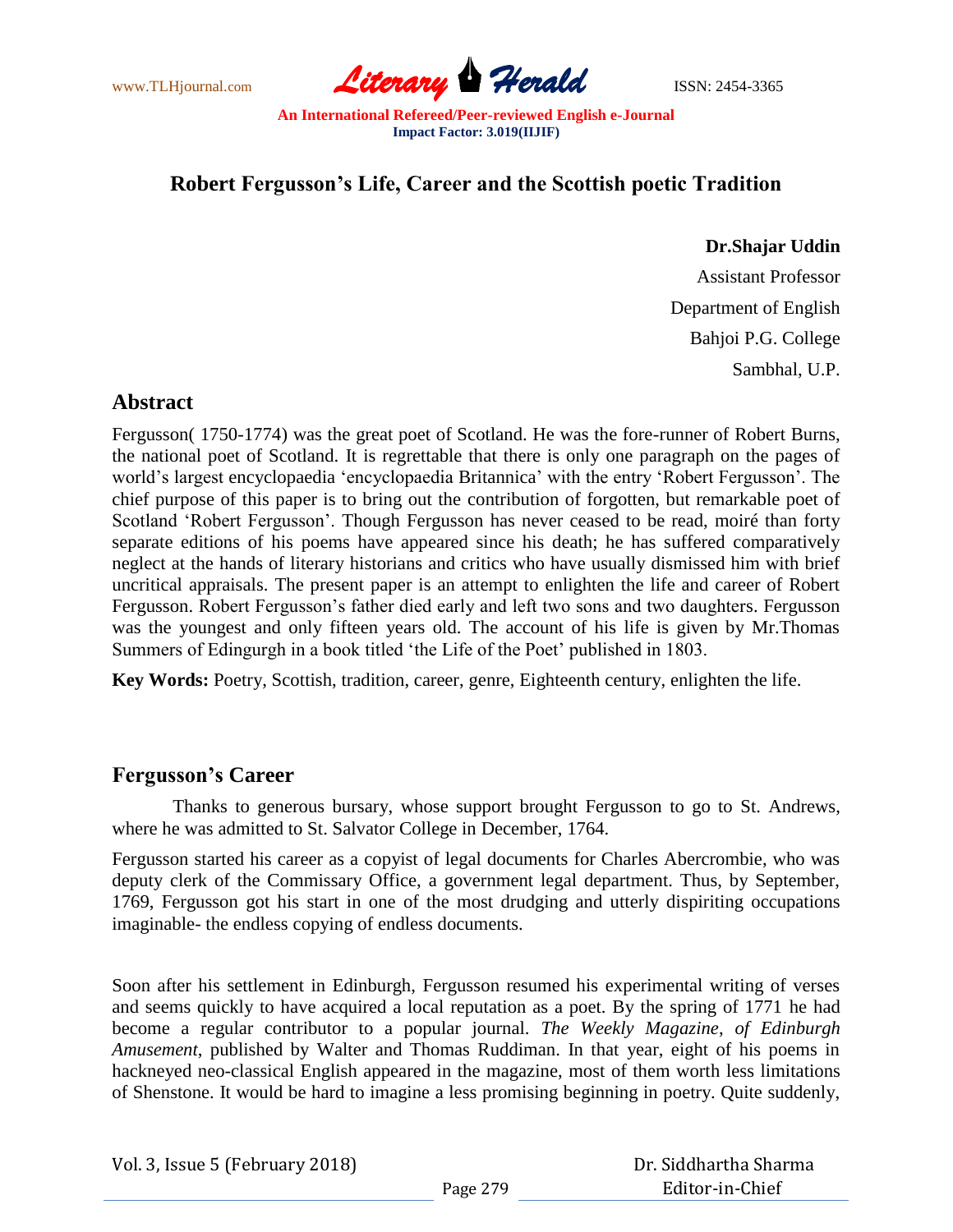

however, in January, 1772, he reverted to the native poetic tradition with "The Daft-Days", the first of a series of thirty-one brilliant Scots poems which flowed from his pen with everincreasing and astonishing frequency through the following two years. These poems brought Fergusson almost immediate national fame, but no substantial patronage; he was forced to stick at his dreary job in the Commissary Office. But by the fall of 1772, letters were pouring in from delighted readers all over Scotland, acclaiming his as a new national poet and the legitimate successor to Ramsay ("Is Allan risen frae the died ?"). Two immediate results were Fergusson's election to the distinguished Cape Club of Edinburgh in October, 1772, and the publication of a slim volume of his *Poems* in the next year. Almost overnight the improverished young legal clerk had become an Edinburgh celebrity.

But Fergusson"s triumph was short-lived. His health had never been good; toward the end of 1773 it was strained beyond the breaking point by overwork (he was writing at a feverish pace) and by his strenuous social life. In January, 1774, he collapsed with a severe physical and nervous disorder<sup>1</sup>. After several months of fluctuating illness, the final blow came in late July when feeling somewhat better, Fergusson went out to visit a friend and fell down a flight of stone stairs. He suffered a concussion and some brain injury which resulted in violent, intermittent insanity. His distracted mother was forced to commit him to the Edinburgh madhouse for paupers, a grim old building called "the Schelles" or "Cells", where on October 17, 1774,<sup>2</sup> just a few weeks after his twernty-fourth birthday, Robert Fergusson died in the night.

The tragic brevity of Fergusson"s career – he did all of his best work in two short years – has tended to obscure the true nature of his achievement. Eclipsed as he was almost immediately by Burns, Fergusson has usually been relegated by historians of literature to the anomalous position of a "forerunner"; seldom has he been treated as a poet in his own right. This approach has encouraged the view of Fergusson as a boy-poet with a lucky gift, who dashed off a few vivid sketches of Edinburgh life and then died and whose only importance is that he happened to have stimulated Burns. But Burns knew better; his poetic instinct recognized the astonishing power and maturity of Fergusson's work which he valued above Ramsay's as, up to his own time, the finest Scots poetry of the century. And Burns was right.

To the Hon<sup>ble</sup> the Bailies of the Canongate, Edinburgh Gentlemen, I am sorry to be told that the remains of Robert Fergusson, the so justly celebrated Poet, a man whose talents, for ages to come, will do honor to our Caledonian name, lie in your church-yard, among ignoble Dead, unnoticed and unknown…

I petition you then, Gentlemen, for your permission to lay a simple stone over his revered ashes, to remain an unalienable property to his deathless fame –

I have the honor to be, Gentlemen,

your very humble servant

Robert Burns<sup>1</sup>

Vol. 3, Issue 5 (February 2018)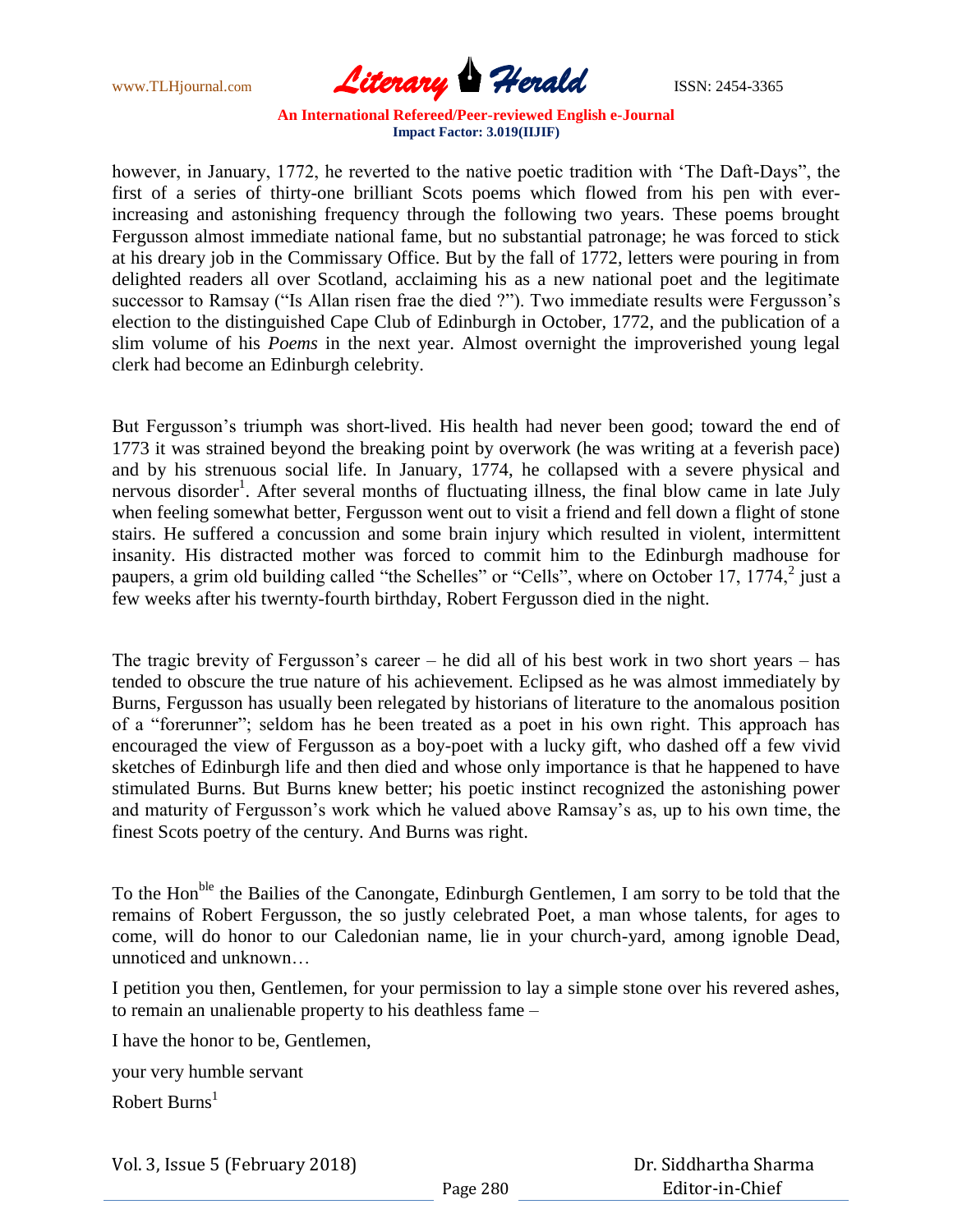

Eddin  $6<sup>th</sup>$  Feb,

1787

In this formal but strangely touching letter, Scotland"s greatest poet records his protest against the unfeeling neglect of talent and speaks out for the dignity of art. What he says serves to emphasize two facts : the underserved obscurity in which Robert Fergusson"s name lingered, and he overwhelming sense of gratitude which Burns felt towards him. just over twelve years before this letter was written, Fergusson had died in an Edin… burgh madhouse at the age of twentyfour, after a few brief but brilliant and prolific years of poetic activity. And Burns never tired of acknowledging his debt to the Edinburgh poet whom he called "my elder brother in misfortune, By far my elder brother in the Muse."<sup>2</sup> This fulsome and often repeated praise of Fergusson has usually been dismissed as grossly exaggerated (Burnsian hyperbole), but Burns knew better than anyone else that his "discovery" of Fergusson had been the turning point in his career, that in Fergusson he had finally found himself. Moreover, recent studies have made it increasingly clear that Fergusson was not only the one really decisive influence upon Burns, but also, in his own right, one of the most significant figures in the history of Scots poetry. A brief glance at the Scots tradition which produced him will help to place Fergusson in this perspective.

When Robert Fergusson burst upon the literary scene of Scotland in the 1770's, the native poetic tradition was in a rather precarious state. In the early part of the century, a group of writers and editors, led by Allan Ramsay, had attempted with partial success to revive interest in the ancient and honorable Scots literary tradition, and to bridge an almost fatal gap in the development of a distinctive national literature, this gap, separating medieval from modern Scots literature, resulted from the long barren period of about 1570 to 1700, during which time the strong and bright current of poetic writing in Scots had been reduced to an intermittent trickle. So long and severe had been the blight upon Scots literature that, by the opening of the eighteenth century, the very names of the great makers of the medieval past-William Dunbar, Robert Henryson, King James I – were half forgotten, while many of their works survived on in obscure and scattered manuscripts. It was as though Scotland had chosen not to remember that she had once had a proud ad distinguished literature.

### **Scottish Tradition**

In the fifteenth and early sixteenth centuries, the "golden age" of the old tradition, the situation had been very different indeed. Then the Scottish court had been the center for a brilliant, versatile national literature held in high esteem throughout Europe, and fas surely surpassing in artistic quality the work produced in England during the same period. The Scots poetry of this fruitful age can be divided into three broad categories. First, there was the sophisticated courtly poetry with its "termes aureate", the dream-visions, love lyrics and elaborate moral allegories, this poetry was essentially medieval and international in character, though expressed in a distinctively Scots literary language. In the fifteenth century this "aureate" tradition is represented by such poems as "The Kingis Quair" of James I, "The Testament of Cresseid" of Henryson, and "The Goldyn Targe" of Dundar, and in the sixteenth century by the graceful lyrics of Alexander Scott, "The Cherrie and the Slae" of Alexander Montgomerie, and the courtly poems of Sir David Lindsay and Sir Richard Maitland. Second, at the other end of the scale,

Vol. 3, Issue 5 (February 2018)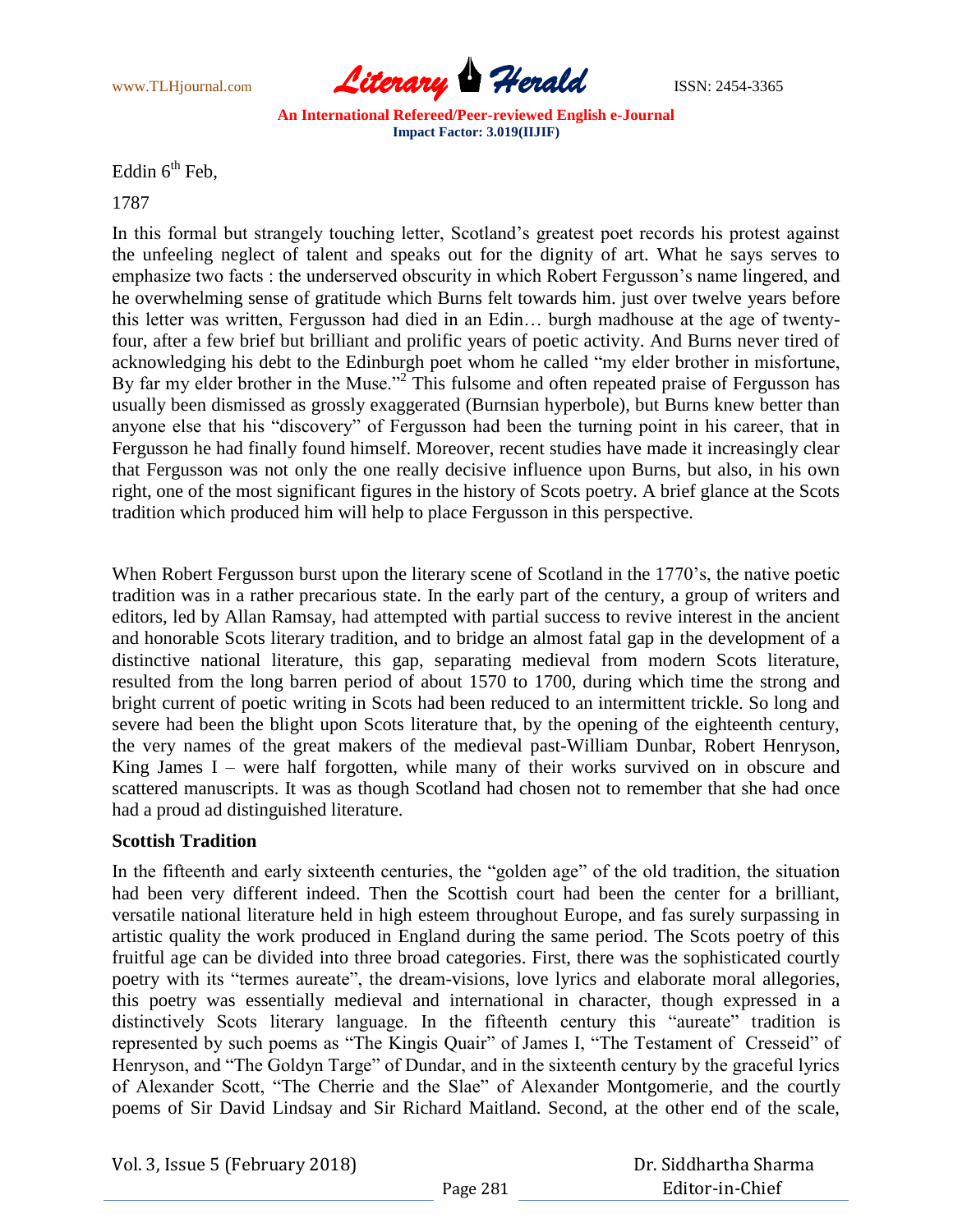

there was the folk poetry, consisting of popular ballads and songs of the common people. Finally, there was a third and very important type of poetry: the artistic treatment of folk themes. Into this broad category fall such poems as the fifteenth-century "Christis Kirk on the Green" and "Peblis to the Play" (attributed to James I); Henryson's "fables", Scott's "Justing and Debait"; much of the best work of Dunbar, Lindsay, and Maitland; and a great bulk of poems by unknown authors.

What happened in Scotland to account for the sudden withering of this vigorous poetic tradition toward the close of the sixteenth century ? Among many possible causes, there may be adduced as certain. One was the triumph of Knoxian Calvinism which proscribed poetry along with other "lewd" entertainments and brought such powerful social and moral pressure to bear that it succeeded in virtually stiffing poetic creation in Scotland except among a handful of the aristocracy. A second severe blow was th removal in 1603 of the court, which had always been the center of poetic patronage, from Edinburgh to London.finally, the overwhelming influence of the great English poetry of the late sixteenth and seventeenth centuries persuaded the few Scottish gentlemen who (like Drummond of Hawthornded) continued to practice the art to turn their backs upon the old native tradition and to follow the Elizabethan English style. The result was an almost complete break in the development of sophisticated poetry in the Scots tongue, though the folk poetry did continue to thrive obscurely in oral transmission through the long winter of the seventeenth century despite the Kirk's disapproval. From the whole seventeenth century only a handful of new art poems in Scots have come down to us, written by country gentlemen of the type of Drummond or the Sempills of Beltrees. Among these sporadic efforts "The Life and Death of Habbie Simson" (ca. 1640) by Robert Sempill of Beltrees should be mentioned as the prototype of the comic-elegy genre which became immensely popular in the next century. But, generally speaking, the seventeenth century is a dismal and almost fatal hiatus in the history of Scots poetry.

The revival of interest in the native poetic tradition, which tool place in the early decades of the eighteenth century, came in the wake of a renewed sense of Scottish nationalism. The parliamentary Union of 1707, which reduced Scotland politically to the status of a British province, provoked a profound cultural reaction. Many Scots, suffering from a feeling of injured dignity and political betrayal, were stirred to reassert their country"s ancient cultural identity and to resist assimilation by England. The result was an extraordinary cultural resurgence, which produced an imposing array of internationally famous philosophers, physicians, architects, lawyers, historians and men of letters; and this renaissance turned Edinburgh into "the Athens of the North", one of he most dynamic intellectual centers in Europe. In literature, some (like Thomson and Boswell) tried to outdo the English in their own literary idiom; others (like Ramsay and his followers) attempted to reinvigorate the native poetic language and tradition.

The Scots poetic revival in the eighteenth century, then, was essentially a nationalistic movement, the effort of some sections of a small and economically poor nation to reaffirm its cultural integrity. It was heralded by the publication of James Watson"s epoch-making anthology, *A Choice Collection of Comic and Serious Scots Poems, both Ancient and Modern* 

Vol. 3, Issue 5 (February 2018)